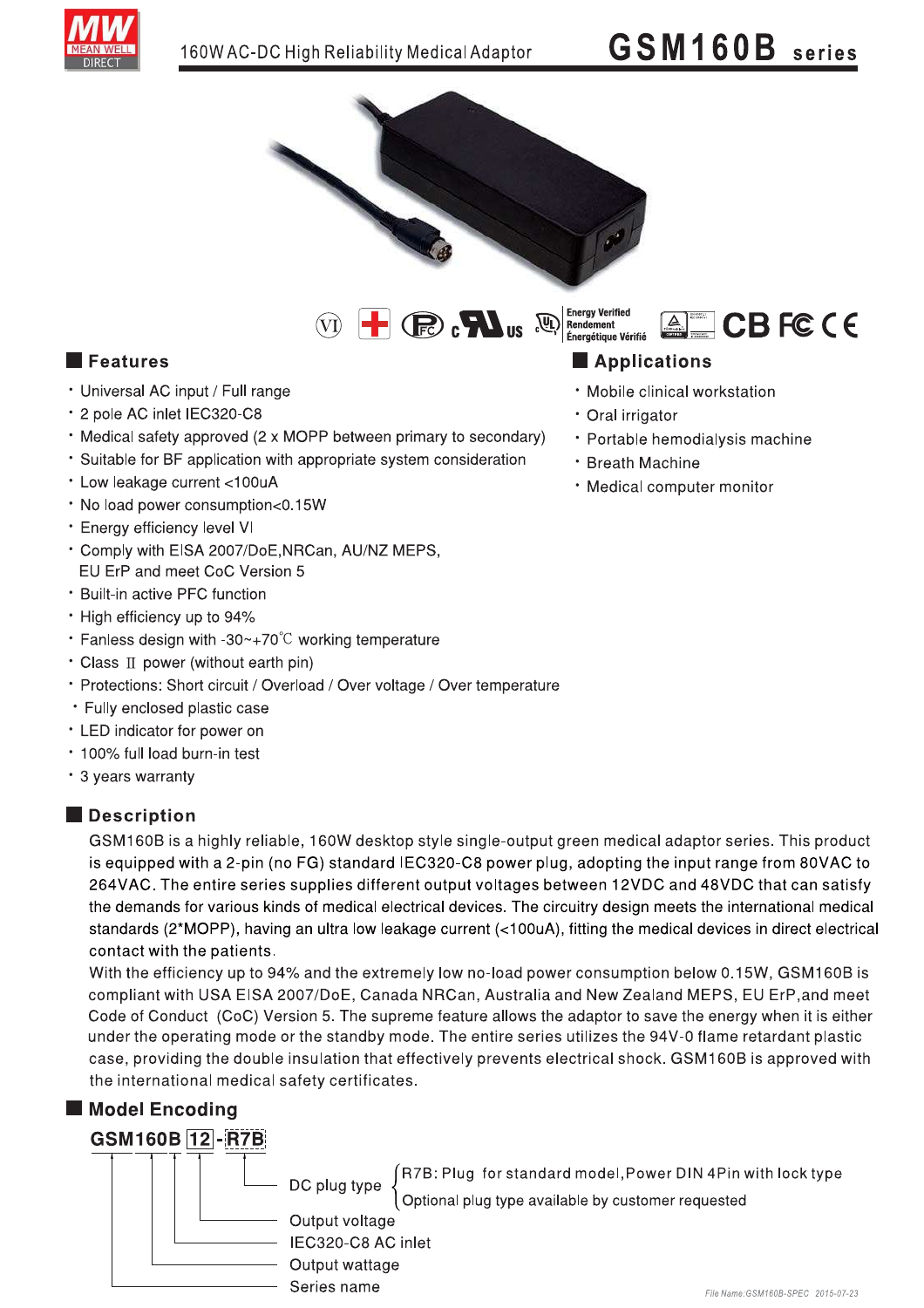

## GSM160B series

#### **SPECIFICATION**

| ORDER NO.           |                                                                                                                                                                                                                                                                                                                                                                                                                                                                                                                                                                                                                                                                                                                                                                                                                                                                                                                                                                                                                                                 | GSM160B12-R7B                                                                                     | GSM160B15-R7B | GSM160B20-R7B | GSM160B24-R7B | GSM160B48-R7B |  |
|---------------------|-------------------------------------------------------------------------------------------------------------------------------------------------------------------------------------------------------------------------------------------------------------------------------------------------------------------------------------------------------------------------------------------------------------------------------------------------------------------------------------------------------------------------------------------------------------------------------------------------------------------------------------------------------------------------------------------------------------------------------------------------------------------------------------------------------------------------------------------------------------------------------------------------------------------------------------------------------------------------------------------------------------------------------------------------|---------------------------------------------------------------------------------------------------|---------------|---------------|---------------|---------------|--|
|                     | <b>SAFETY MODEL NO.</b>                                                                                                                                                                                                                                                                                                                                                                                                                                                                                                                                                                                                                                                                                                                                                                                                                                                                                                                                                                                                                         | GSM160B12                                                                                         | GSM160B15     | GSM160B20     | GSM160B24     | GSM160B48     |  |
| <b>OUTPUT</b>       | <b>DC VOLTAGE</b><br>Note.2 12V                                                                                                                                                                                                                                                                                                                                                                                                                                                                                                                                                                                                                                                                                                                                                                                                                                                                                                                                                                                                                 |                                                                                                   | 15V           | <b>20V</b>    | 24V           | 48V           |  |
|                     | <b>RATED CURRENT</b>                                                                                                                                                                                                                                                                                                                                                                                                                                                                                                                                                                                                                                                                                                                                                                                                                                                                                                                                                                                                                            | 11.5A                                                                                             | 9.6A          | 8A            | 6.67A         | 3.34A         |  |
|                     | <b>CURRENT RANGE</b>                                                                                                                                                                                                                                                                                                                                                                                                                                                                                                                                                                                                                                                                                                                                                                                                                                                                                                                                                                                                                            | $0 - 11.5A$                                                                                       | $0 - 9.6A$    | $0 - 8A$      | $0 - 6.67A$   | $0 - 3.34A$   |  |
|                     | RATED POWER (max.)                                                                                                                                                                                                                                                                                                                                                                                                                                                                                                                                                                                                                                                                                                                                                                                                                                                                                                                                                                                                                              | <b>138W</b>                                                                                       | 144W          | 160W          | 160W          | 160W          |  |
|                     | RIPPLE & NOISE (max.) Note.3 80mVp-p                                                                                                                                                                                                                                                                                                                                                                                                                                                                                                                                                                                                                                                                                                                                                                                                                                                                                                                                                                                                            |                                                                                                   | 100mVp-p      | 150mVp-p      | 180mVp-p      | 240mVp-p      |  |
|                     | <b>VOLTAGE TOLERANCE Note.4</b> $\pm$ 5.0%                                                                                                                                                                                                                                                                                                                                                                                                                                                                                                                                                                                                                                                                                                                                                                                                                                                                                                                                                                                                      |                                                                                                   | ±5.0%         | ±4.0%         | ±3.0%         | ±3%           |  |
|                     | <b>LINE REGULATION</b>                                                                                                                                                                                                                                                                                                                                                                                                                                                                                                                                                                                                                                                                                                                                                                                                                                                                                                                                                                                                                          | Note.5 $\pm$ 1.0%                                                                                 | ±1.0%         | ±1.0%         | ±1.0%         | ±1.0%         |  |
|                     | <b>LOAD REGULATION</b>                                                                                                                                                                                                                                                                                                                                                                                                                                                                                                                                                                                                                                                                                                                                                                                                                                                                                                                                                                                                                          | ±5.0%                                                                                             | ±5.0%         | ±4.0%         | ±3.0%         | ±3%           |  |
|                     | <b>SETUP, RISE TIME</b>                                                                                                                                                                                                                                                                                                                                                                                                                                                                                                                                                                                                                                                                                                                                                                                                                                                                                                                                                                                                                         | Note.6 2000ms, 50ms / 230VAC<br>2500ms, 50ms / 115VAC at full load                                |               |               |               |               |  |
|                     | HOLD UP TIME (Typ.)                                                                                                                                                                                                                                                                                                                                                                                                                                                                                                                                                                                                                                                                                                                                                                                                                                                                                                                                                                                                                             | 20ms / 230VAC<br>20ms / 115VAC at full load                                                       |               |               |               |               |  |
|                     | <b>VOLTAGE RANGE</b>                                                                                                                                                                                                                                                                                                                                                                                                                                                                                                                                                                                                                                                                                                                                                                                                                                                                                                                                                                                                                            | Note.7 80 ~ 264VAC 113 ~ 370VDC                                                                   |               |               |               |               |  |
| <b>INPUT</b>        | <b>FREQUENCY RANGE</b>                                                                                                                                                                                                                                                                                                                                                                                                                                                                                                                                                                                                                                                                                                                                                                                                                                                                                                                                                                                                                          | $47 \sim 63$ Hz                                                                                   |               |               |               |               |  |
|                     | <b>POWER FACTOR (Typ.)</b>                                                                                                                                                                                                                                                                                                                                                                                                                                                                                                                                                                                                                                                                                                                                                                                                                                                                                                                                                                                                                      | 12V/15V:PF>0.93 / 230VAC<br>20V,24V,48V:PF>0.94 / 230VAC<br>PF>0.98 / 115VAC at full load         |               |               |               |               |  |
|                     | <b>EFFICIENCY (Typ.)</b>                                                                                                                                                                                                                                                                                                                                                                                                                                                                                                                                                                                                                                                                                                                                                                                                                                                                                                                                                                                                                        | 90%                                                                                               | 91%           | 92.5%         | 93%           | 94%           |  |
|                     | AC CURRENT (Typ.)                                                                                                                                                                                                                                                                                                                                                                                                                                                                                                                                                                                                                                                                                                                                                                                                                                                                                                                                                                                                                               | 1.85A / 115VAC<br>1A/230VAC                                                                       |               |               |               |               |  |
|                     | <b>INRUSH CURRENT (Typ.)</b>                                                                                                                                                                                                                                                                                                                                                                                                                                                                                                                                                                                                                                                                                                                                                                                                                                                                                                                                                                                                                    | 120A/230VAC                                                                                       |               |               |               |               |  |
|                     | <b>LEAKAGE CURRENT(max.)</b>                                                                                                                                                                                                                                                                                                                                                                                                                                                                                                                                                                                                                                                                                                                                                                                                                                                                                                                                                                                                                    | Touch current < 100 µ A/264VAC                                                                    |               |               |               |               |  |
| <b>PROTECTION</b>   | <b>OVERLOAD</b>                                                                                                                                                                                                                                                                                                                                                                                                                                                                                                                                                                                                                                                                                                                                                                                                                                                                                                                                                                                                                                 | 105 ~ 150% rated output power                                                                     |               |               |               |               |  |
|                     |                                                                                                                                                                                                                                                                                                                                                                                                                                                                                                                                                                                                                                                                                                                                                                                                                                                                                                                                                                                                                                                 | Protection type : Hiccup mode, recovers automatically after fault condition is removed            |               |               |               |               |  |
|                     | <b>OVER VOLTAGE</b>                                                                                                                                                                                                                                                                                                                                                                                                                                                                                                                                                                                                                                                                                                                                                                                                                                                                                                                                                                                                                             | 105 ~ 135% rated output voltage                                                                   |               |               |               |               |  |
|                     |                                                                                                                                                                                                                                                                                                                                                                                                                                                                                                                                                                                                                                                                                                                                                                                                                                                                                                                                                                                                                                                 | Protection type : Shut down o/p voltage, re-power on to recover                                   |               |               |               |               |  |
|                     | <b>OVER TEMPERATURE</b>                                                                                                                                                                                                                                                                                                                                                                                                                                                                                                                                                                                                                                                                                                                                                                                                                                                                                                                                                                                                                         | Shut down o/p voltage, re-power on to recover                                                     |               |               |               |               |  |
|                     | <b>WORKING TEMP.</b>                                                                                                                                                                                                                                                                                                                                                                                                                                                                                                                                                                                                                                                                                                                                                                                                                                                                                                                                                                                                                            | -30 ~ +70°C (Refer to "Derating Curve")                                                           |               |               |               |               |  |
|                     | <b>WORKING HUMIDITY</b>                                                                                                                                                                                                                                                                                                                                                                                                                                                                                                                                                                                                                                                                                                                                                                                                                                                                                                                                                                                                                         | 20% ~ 90% RH non-condensing                                                                       |               |               |               |               |  |
|                     | ENVIRONMENT   STORAGE TEMP., HUMIDITY                                                                                                                                                                                                                                                                                                                                                                                                                                                                                                                                                                                                                                                                                                                                                                                                                                                                                                                                                                                                           | $-40 \sim +85^{\circ}$ C, 10 ~ 95% RH                                                             |               |               |               |               |  |
|                     | <b>TEMP. COEFFICIENT</b>                                                                                                                                                                                                                                                                                                                                                                                                                                                                                                                                                                                                                                                                                                                                                                                                                                                                                                                                                                                                                        | $\pm$ 0.03% / °C (0 ~ 50°C)                                                                       |               |               |               |               |  |
|                     | VIBRATION                                                                                                                                                                                                                                                                                                                                                                                                                                                                                                                                                                                                                                                                                                                                                                                                                                                                                                                                                                                                                                       | 10 ~ 500Hz, 2G 10min./1cycle, period for 60min. each along X, Y, Z axes                           |               |               |               |               |  |
|                     | <b>SAFETY STANDARDS</b>                                                                                                                                                                                                                                                                                                                                                                                                                                                                                                                                                                                                                                                                                                                                                                                                                                                                                                                                                                                                                         | ANSI/AAMI ES60601-1 / ES60601-1-11, TUV EN60601-1 / EN60601-1-11 approved                         |               |               |               |               |  |
| <b>SAFETY &amp;</b> | <b>ISOLATION LEVEL</b>                                                                                                                                                                                                                                                                                                                                                                                                                                                                                                                                                                                                                                                                                                                                                                                                                                                                                                                                                                                                                          | Primary-Secondary: 2xMOPP                                                                         |               |               |               |               |  |
| <b>EMC</b>          | <b>WITHSTAND VOLTAGE</b>                                                                                                                                                                                                                                                                                                                                                                                                                                                                                                                                                                                                                                                                                                                                                                                                                                                                                                                                                                                                                        | I/P-O/P: 4KVAC                                                                                    |               |               |               |               |  |
| (Note. 8)           | <b>ISOLATION RESISTANCE</b>                                                                                                                                                                                                                                                                                                                                                                                                                                                                                                                                                                                                                                                                                                                                                                                                                                                                                                                                                                                                                     | I/P-O/P:100M Ohms / 500VDC / 25°C / 70% RH                                                        |               |               |               |               |  |
|                     | <b>EMC EMISSION</b>                                                                                                                                                                                                                                                                                                                                                                                                                                                                                                                                                                                                                                                                                                                                                                                                                                                                                                                                                                                                                             | Compliance to EN55011(CISPR11) class B, EN61000-3-2,3, FCC PART 15 class B                        |               |               |               |               |  |
|                     | <b>EMC IMMUNITY</b>                                                                                                                                                                                                                                                                                                                                                                                                                                                                                                                                                                                                                                                                                                                                                                                                                                                                                                                                                                                                                             | Compliance to EN61000-4-2,3,4,5,6,8,11, EN55024, EN60601-1-2, EN61204-3 medical level, criteria A |               |               |               |               |  |
| <b>OTHERS</b>       | <b>MTBF</b>                                                                                                                                                                                                                                                                                                                                                                                                                                                                                                                                                                                                                                                                                                                                                                                                                                                                                                                                                                                                                                     | 290.3K hrs min. MIL-HDBK-217F(25°C)                                                               |               |               |               |               |  |
|                     | <b>DIMENSION</b>                                                                                                                                                                                                                                                                                                                                                                                                                                                                                                                                                                                                                                                                                                                                                                                                                                                                                                                                                                                                                                | 175*72*35mm (L*W*H)                                                                               |               |               |               |               |  |
|                     | <b>PACKING</b>                                                                                                                                                                                                                                                                                                                                                                                                                                                                                                                                                                                                                                                                                                                                                                                                                                                                                                                                                                                                                                  | 0.66Kg; 20pcs/14.2Kg/1.06CUFT                                                                     |               |               |               |               |  |
| CONNECTOR           | <b>PLUG</b>                                                                                                                                                                                                                                                                                                                                                                                                                                                                                                                                                                                                                                                                                                                                                                                                                                                                                                                                                                                                                                     | See page 3 ; Other type available by customer requested                                           |               |               |               |               |  |
|                     | <b>CABLE</b>                                                                                                                                                                                                                                                                                                                                                                                                                                                                                                                                                                                                                                                                                                                                                                                                                                                                                                                                                                                                                                    | See page 3 ; Other type available by customer requested                                           |               |               |               |               |  |
| <b>NOTE</b>         | 1. All parameters are specified at 230VAC input, rated load, 25 <sup>°</sup> C 70% RH ambient.<br>2. DC voltage: The output voltage set at point measure by plug terminal & 50% load.<br>3. Ripple & noise are measured at 20MHz by using a 12" twisted pair terminated with a 0.1uf & 47uf capacitor.<br>4. Tolerance: includes set up tolerance, line regulation, load regulation.<br>5. Line regulation is measured from low line to high line at rated load.<br>6. Length of set up time is measured at first cold start. Turning ON/OFF the power supply may lead to increase of the set up time.<br>7. Derating may be needed under low input voltage. Please check the derating curve for more details.<br>8. The power supply is considered as an independent unit, but the final equipment still need to re-confirm that the whole system complies with the<br>EMC directives. For guidance on how to perform these EMC tests, please refer to "EMI testing of component power supplies."<br>(as available on http://www.meanwell.com) |                                                                                                   |               |               |               |               |  |

 $\overline{\phantom{a}}$